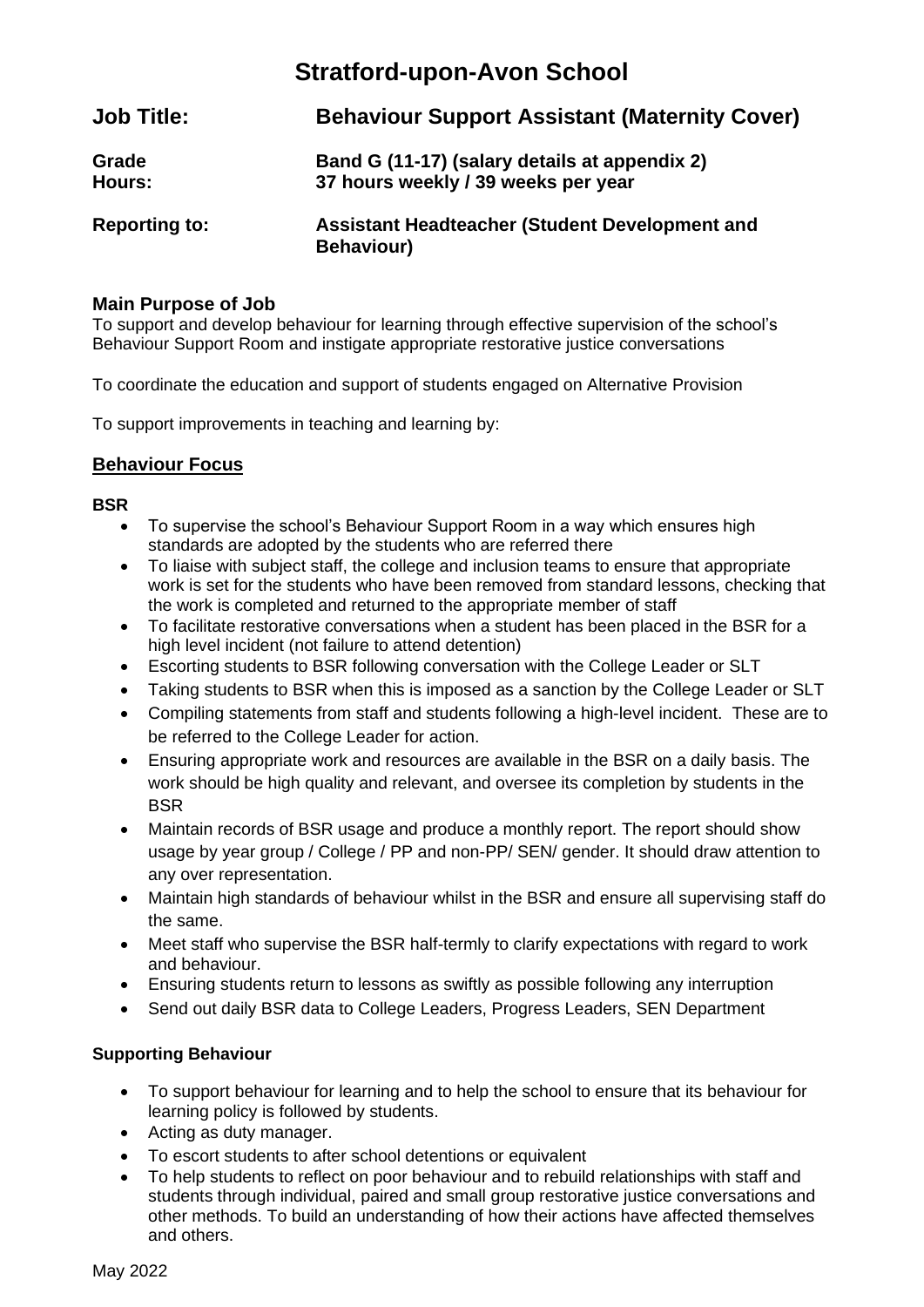- To help students and staff to understand patterns of behaviour and triggers for behaviour
- To communicate effectively with College Teams and Inclusion staff as appropriate, to ensure that the needs of each individual student are agreed.
- To attend and contribute to college/staff meetings where appropriate.
- To take part in school events as appropriate, contributing as required to student assemblies and special events, such as Open Evenings, focus weeks etc.
- To monitor and evaluate data to highlight patterns of student behaviour and make appropriate recommendations
- Mentor students as directed by College Leaders
- Provide Art Therapy as directed by the SEN department
- Support SEN students when the BSR making sure adequate plans in place.

## **Alternative Provision Focus**

### • **To provide administrative support to the College Leaders**

Supporting the College Leaders with any communication and administration with students on ABP

To support the maintenance of effective communication with parents/carers/providers To arrange any transport for the student attending alternative provision – liaison with approved taxi companies arranging collection and drop off times

Support the College Leader with any referral paperwork required for placement providers or temporary school

To maintain agreed records

#### • **Contact with Alternative Education Providers**

To gain daily information on students attendance and progress and forward to CL To arrange for the appropriate paperwork to be sent to the Providers on students about to be placed in their provision to assess suitability

#### • **CLM (Collaborative Learning Manager Data Base) Register**

To check CLM daily and follow up any absences according to school procedure liaising with Attendance Officer and Alternative Providers and reporting any issues top the College Leader

#### • **Meetings**

To provide administrative support to the College Leaders to organise, coordinate and arrange appropriate meetings for parents, SWEP Student Support Manager, College Leader, AHT (Alternative Provision), any outside agencies e.g.: Social Worker, CAHMS/ Children's team, Adoptive Social Worker to attend. To arrange and minute progress reviews

#### • **Source alternative provision placements**

To support the College Leader to source alternative providers when necessary To arrange for the appropriate risk assessments and safeguarding checks to be implemented

To arrange for the students, parents/carers to visit a new placement provider To coordinate appropriate transport arrangements and any required staff support

Any other duty appropriate to the general area of operation and in line with the broad range of responsibilities and aptitudes expected.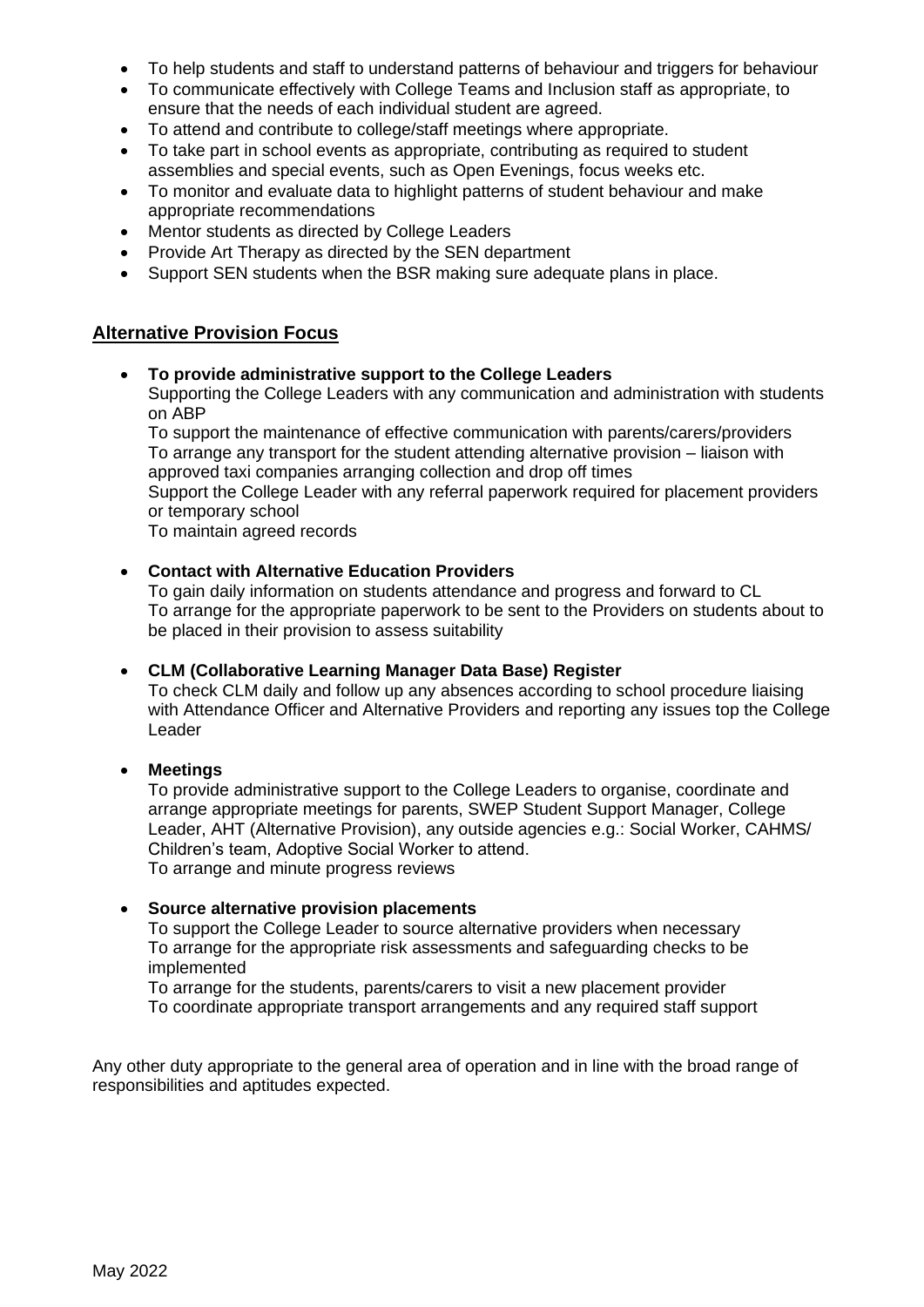## **Health and Safety**

- 1. At times this post involves dealing with students and visitors to the school, responsibility for own health and safety and that of others will be of key importance
- 2. The post holder must have the moral courage to insist on appropriate safety standards within their area of influence, whilst not using Health and Safety as an excuse to water down the educational experience for the students.

### **General**

#### **Entitlement to:**

- A clear line management system and access to the College team and the Inclusion Leader, as necessary. Annual performance review, which includes the setting of individual performance targets in line with the established school procedure.
- Time and opportunity for professional development, in an appropriate form.

#### **Requirements**

- The postholder is expected to comply with the provisions of the Data Protection Act 1998 and other relevant legislation. Any information they have access to, or are responsible for, must be managed appropriately and any requirements for confidentiality and security observed. Information must not be disclosed to any person or Authority, for example a parent or the Police, without observing the correct procedure for disclosure as set out in the school's Data Protection Policy and Procedure.
- Knowledge of and compliance with relevant school policies and procedures e.g. Health & Safety, No Smoking ,Acceptable Use of the Internet, procedure to gain authorisation for expenditure, privacy policies, Child Protection etc.
- Willingness to undertake training /professional development in-house or externally.
- Participation in the performance management system in force for all staff.

#### **Notes**

- Stratford-upon-Avon School reserves the right to alter the content of the job description to reflect changes to aspects of the role, without altering the general nature of the role or level of responsibility.
- The responsibilities detailed are subject to the terms and conditions laid down in the Contract of Employment for Support Staff.
- The job description summarises an indicative range of duties, responsibilities and outcomes, but does not seek to imply the relative priorities or the proportion of time to be spent on each.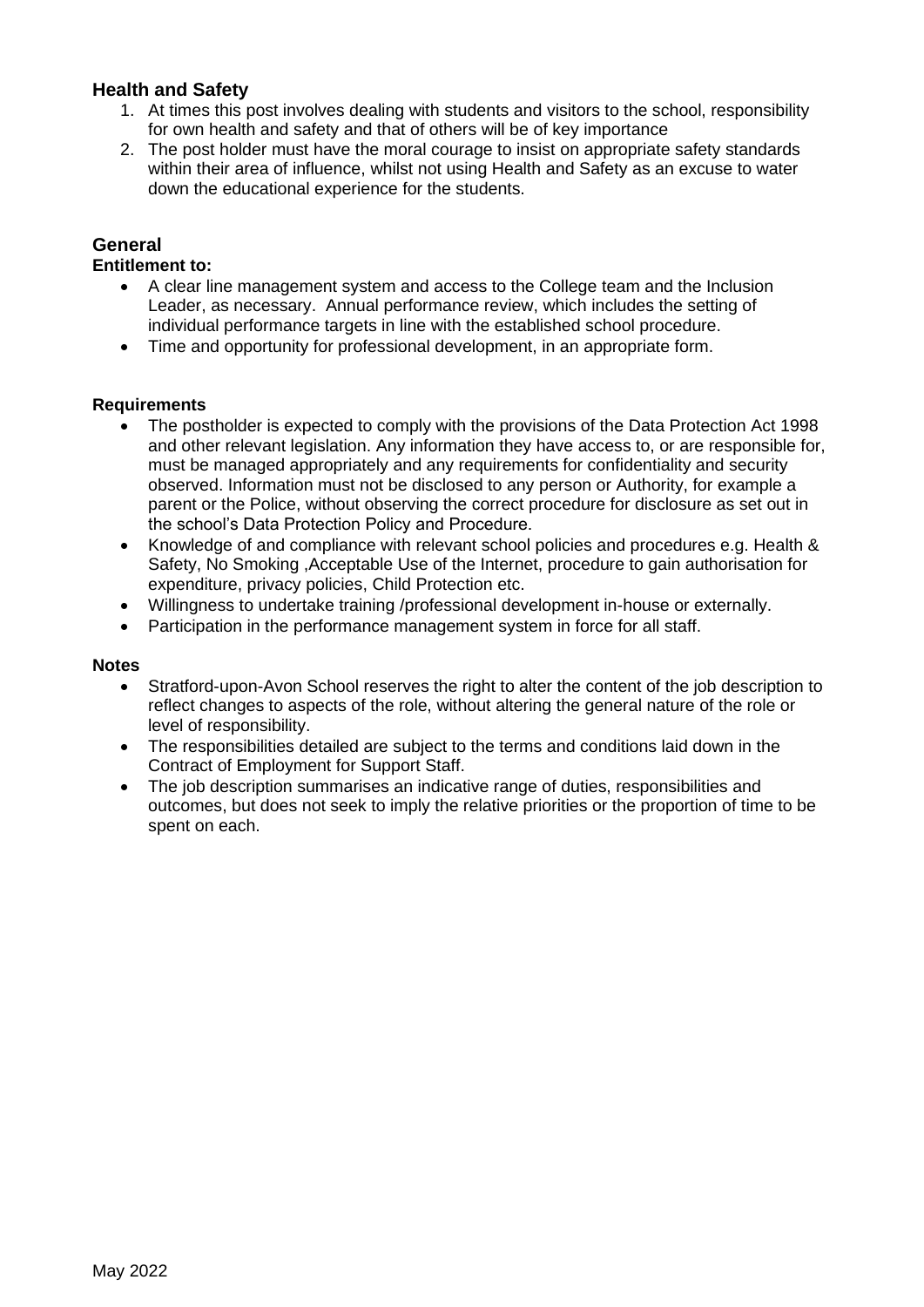# **Appendix 1**

## **Support Staff Posts**

## **Corporate**

- Support your line manager or team leader as required in maintaining a customer focus, efficient working, establishment and following of operating procedures, compliance with health and safety and other regulatory requirements, identifying desirable developments, and providing clear support in general for teaching and learning, student progress and wellbeing, and any external or collaborative arrangements with which the school is involved
- Contribute to the effective operation of support services
- Be prepared to share good practice with other schools and relevant bodies. This may include undertaking duties and work in other schools and at other locations
- As part of a team of support staff, provide assistance with the invigilation of examinations if required
- As a member of staff working in a school setting, have a duty to help keep young people safe and to protect them from sexual, physical and emotional harm and to take reasonable steps to ensure the safety and wellbeing of students

## **Working with Students**

- 1. As part of a team of support staff, provide assistance with a variety of other provision if required, such as supervision of private study, accompanying school visits, general staff duties etc.
- 2. Be prepared to engage in elements of guidance or instruction to students in line with specific job role, area of interest or expertise.

## **Membership of Groups**

1. From time to time, take the opportunity to be involved in working groups, designed to enhance the learning or operational aspects of school life.